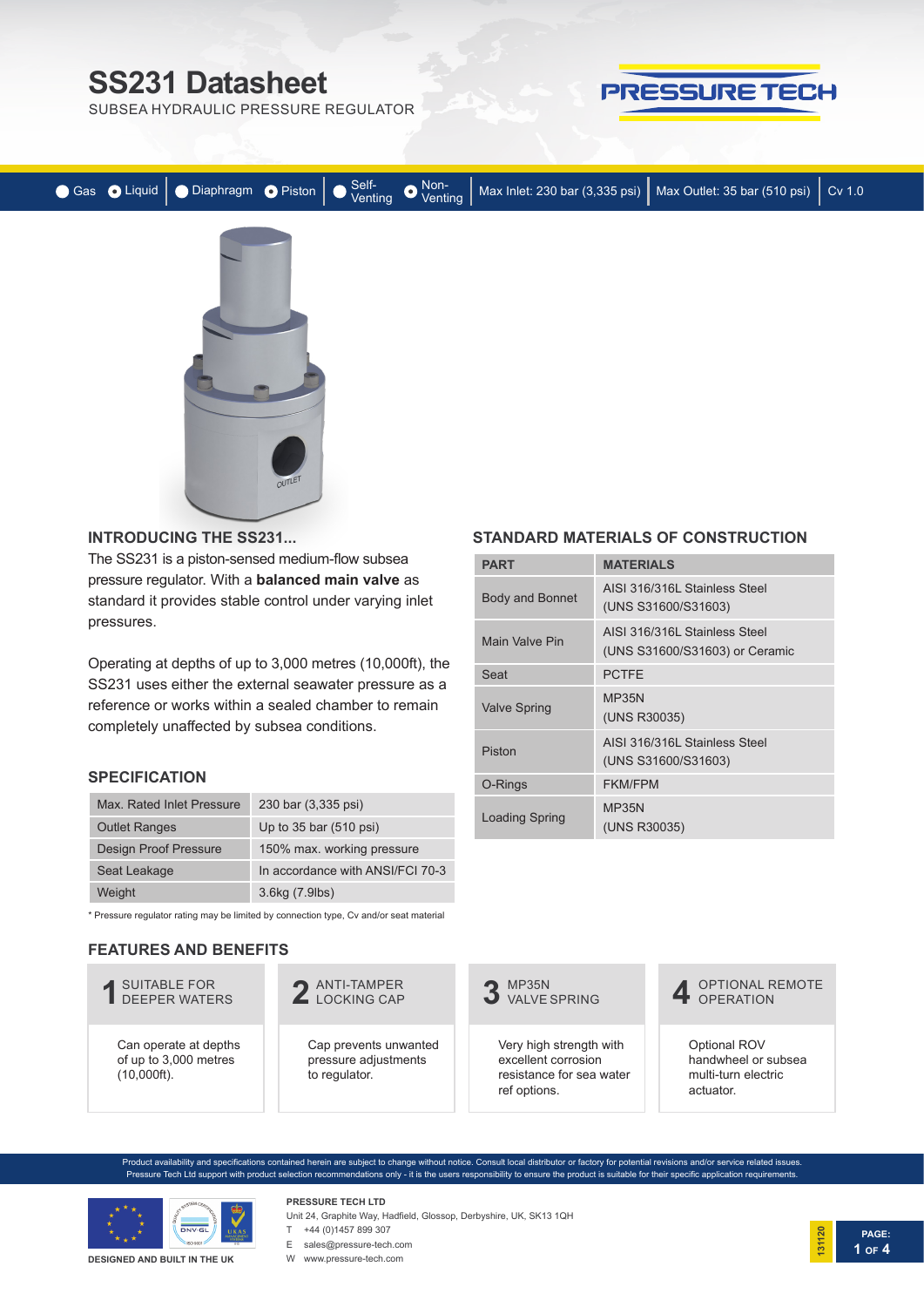

## **DRAWINGS AND INSTALLATION DIMENSIONS**

Dimensions shown for 3/4" BSPP option - please contact the office for additional connection/gauge options.



Product availability and specifications contained herein are subject to change without notice. Consult local distributor or factory for potential revisions and/or service related issues. Pressure Tech Ltd support with product selection recommendations only - it is the users responsibility to ensure the product is suitable for their specific application requirements.



**DESIGNED AND BUILT IN THE UK**

## Unit 24, Graphite Way, Hadfield, Glossop, Derbyshire, UK, SK13 1QH

T +44 (0)1457 899 307

**PRESSURE TECH LTD**

E sales@pressure-tech.com

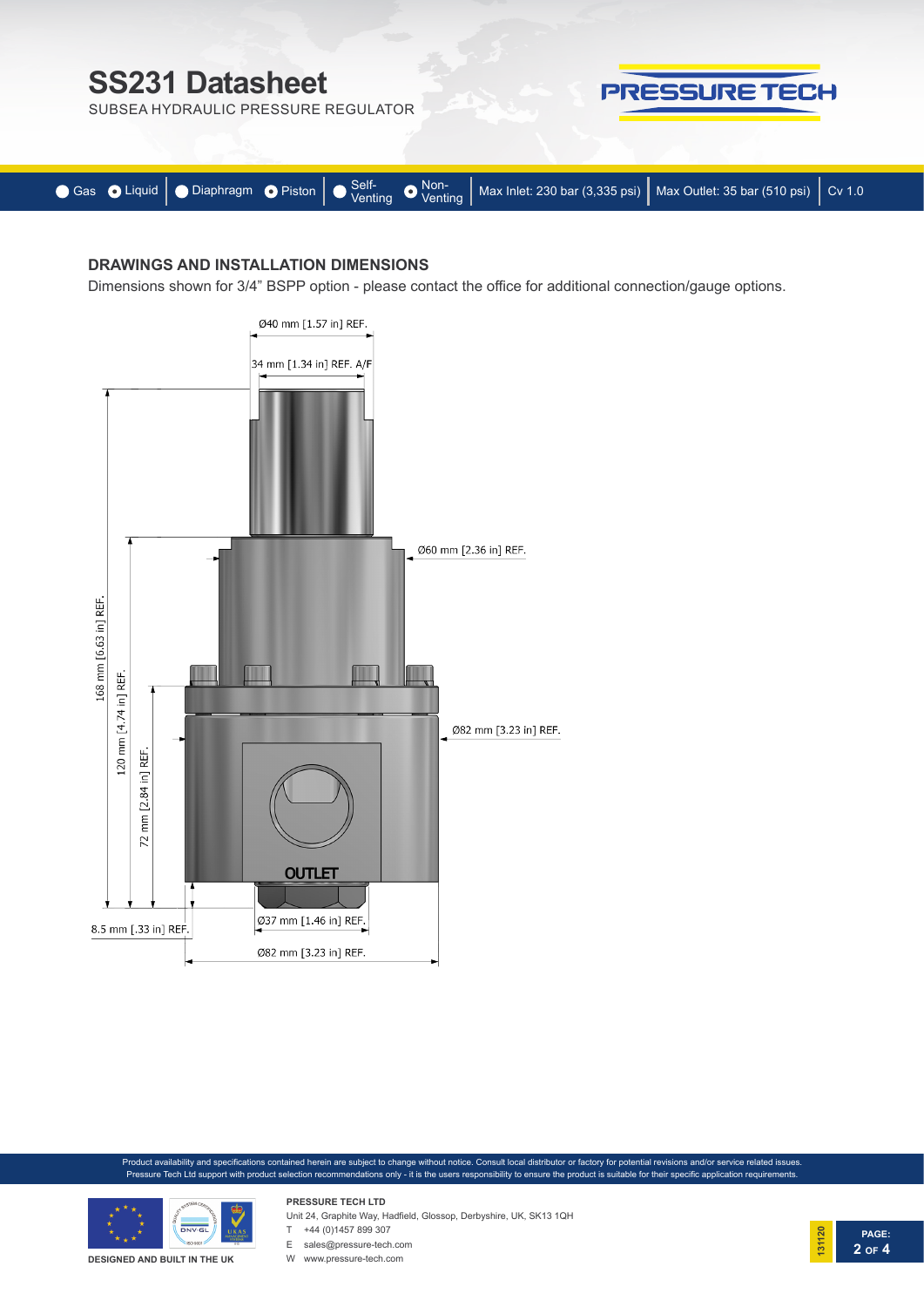# **SS231 Datasheet**

SUBSEA HYDRAULIC PRESSURE REGULATOR



|  |  | ● Gas ● Liquid   ● Diaphragm ● Piston   ● Self-<br>Venting ● Wax Inlet: 230 bar (3,335 psi)   Max Outlet: 35 bar (510 psi)   Cv 1.0 |  |
|--|--|-------------------------------------------------------------------------------------------------------------------------------------|--|

### **FLOW CURVE**

Please contact the office for further information.

#### **PORTING CONFIGURATIONS**



*Note:* 

Additional porting configurations are available - please contact the office for further information.

Product availability and specifications contained herein are subject to change without notice. Consult local distributor or factory for potential revisions and/or service related issues. Pressure Tech Ltd support with product selection recommendations only - it is the users responsibility to ensure the product is suitable for their specific application requirements.



Unit 24, Graphite Way, Hadfield, Glossop, Derbyshire, UK, SK13 1QH



**PRESSURE TECH LTD**